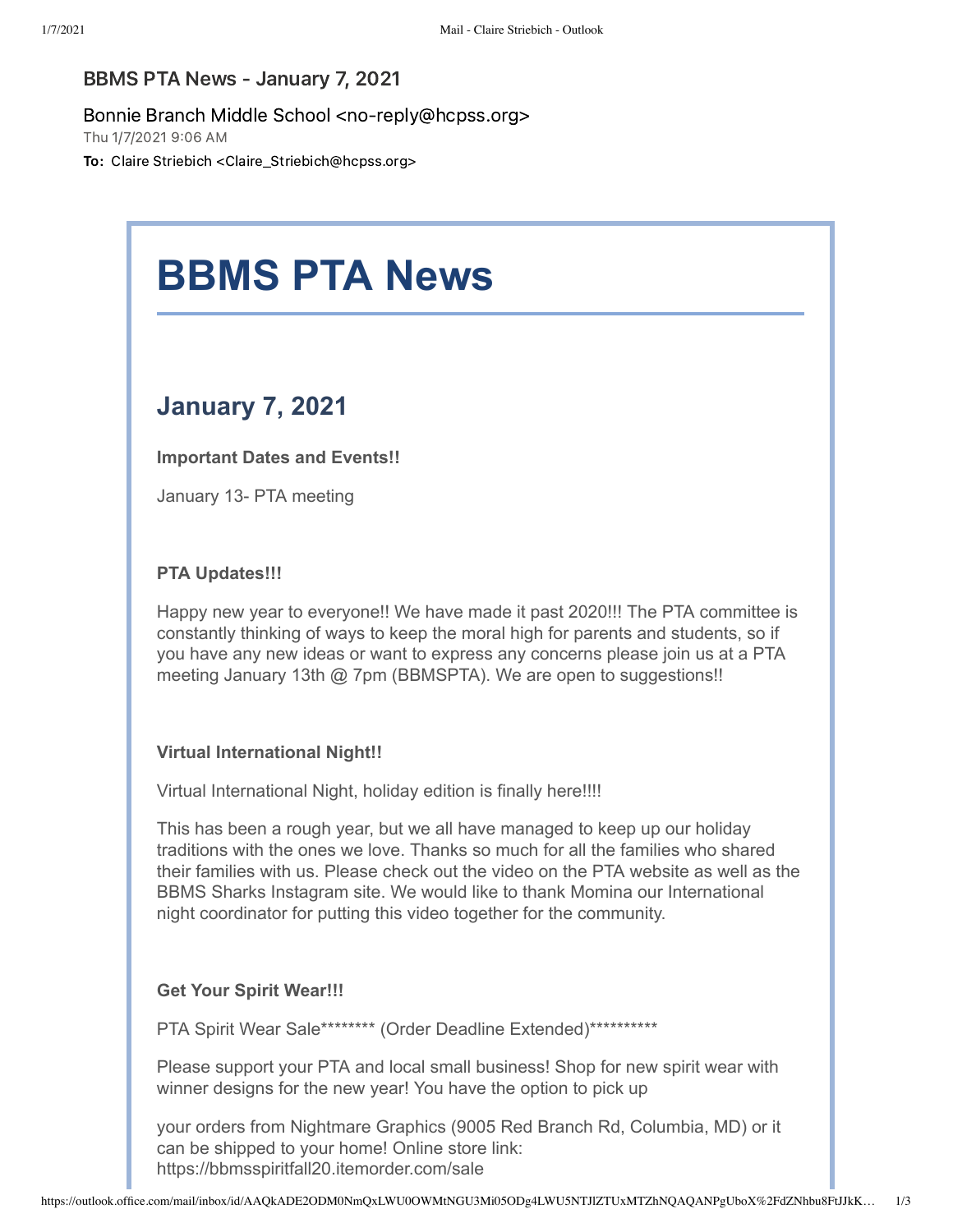Order Deadline: Sunday January 17th, 2021 (11:59pm EST)

All orders will be processed after the store has closed on 1/17. The estimated pickup/delivery time is the end of January. Thanks for your patience. Any questions, email: bbms.spiritwear@gmail.com

#### **Hope for Soap Drive!!**

Let us help support a former BBMS student for a good cause!! Hope for Soap is catered towards homeless in our communities. From December 7-January 11, 2021. Yildiz Malik is holding a drive for hygiene and sanitary products at the Elkridge Library. All the items will go to Grassroots Crisis Intervention Center and below is a list of things they have asked for specifically. Please share this information with your family and friends and drop off unopened, unused items in the box labeled "Hope for Soap: Toiletries Drive" in the lobby of the Elkridge Library. Make sure to wear a mask and respect social distancing guidelines when dropping off the items. All items will be appreciated. Thank you!

- · Body wash
- · Body lotion
- · Hand cream
- · Deodorant
- · Toothpaste
- · Dental floss
- · Pull-ups
- · Baby wipes
- · Diapers (size 5 &6)
- · Razors (men & women)
- · Shaving cream (men & women)
- · Haircare products for AA hair
- · Laundry detergent pods
- · Cleaning supplies
- · Bleach
- · Laundry bags
- · Bath towels